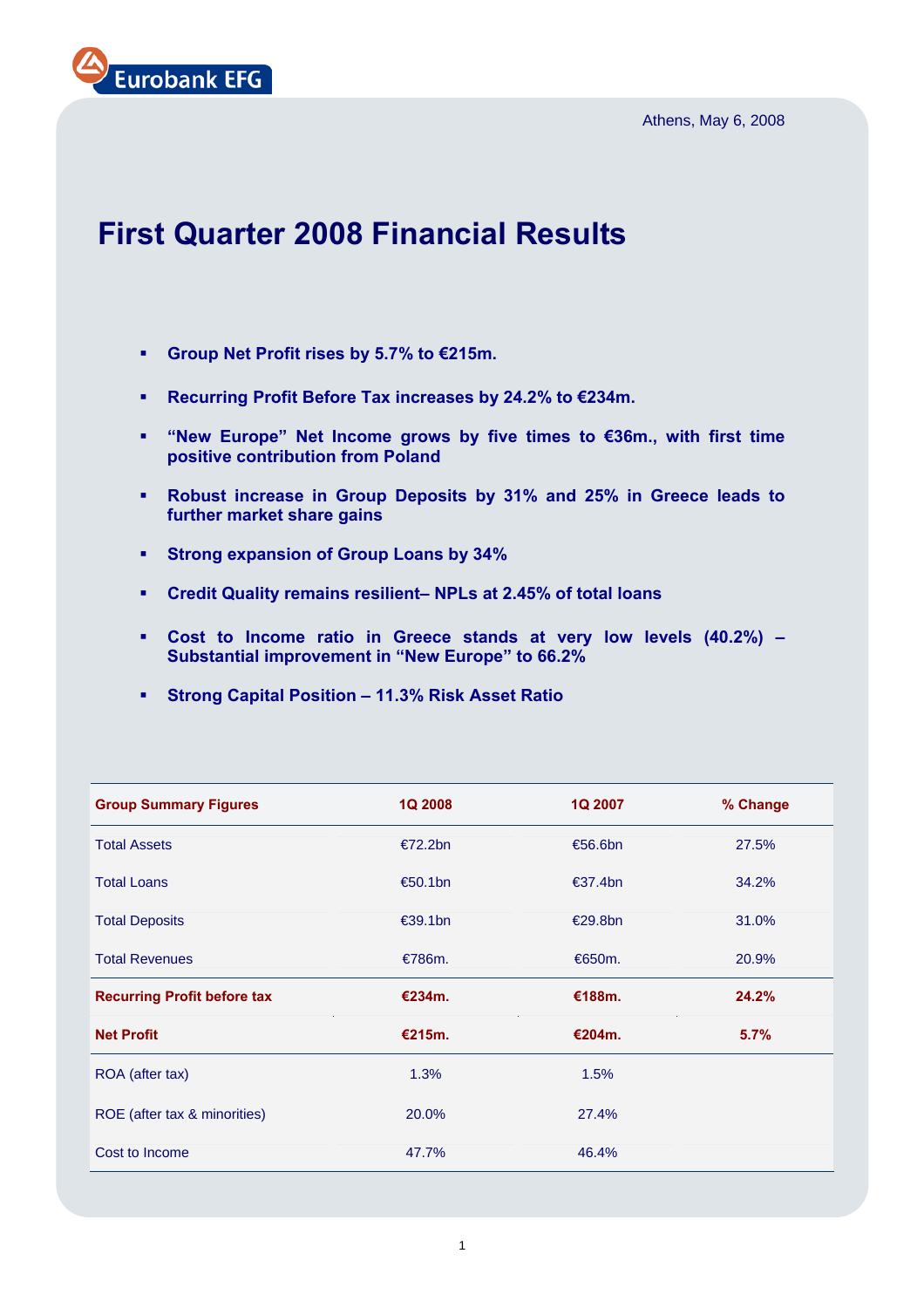## **Results Analysis**

The Eurobank EFG Group sustained strong financial performance in Greece and 'New Europe' and continued its rapid organic growth based on solid foundations in the first quarter of 2008. Total Assets reached €72.2bn, Regulatory Capital stood at €5.4bn and the network of branches, points of sale and business centers exceeded 1,570 units at the end of first quarter of the current year.



The adverse conditions that prevailed in the capital and money markets in the first three months of 2008 and the increased cost of funding partly affected the profitability of the Group. However, the robust organic business expansion in Greece and "New Europe" led recurring profit before tax to grow by 24.2% to €234m. Group Net Profit increased by 5.7% to €215.3m. in the first quarter of 2008. Results outside of Greece were particularly strong, as "New Europe" net income climbed to €36m., from €7m. in the respective quarter of 2007.

#### **Loan Portfolio**

The continued brisk credit demand in Greece and "New Europe" led Group Total Loans 34.2% up to €50.1bn at the end of March 2008. Loan balances in Greece grew by 20.8% and reached €39.2bn, while the loan portfolio in "New Europe" more than doubled and escalated to €10.9bn, from €4.9bn in the first quarter of 2007. Net loan additions in "New Europe" equalled additions in Greece and amounted to €1.7bn in the first quarter of the current year. It is pointed that 48% of net loan additions outside of Greece come from Poland and Cyprus.

Group corporate lending enjoyed buoyant growth, supported by the strengthening of Eurobank EFG ties with the corporate clients in Greece and "New Europe". Business lending expanded by 35.2% and reached €26.7bn, with loans to large and medium corporates rising by 34.6% to €18.6bn and loans to small businesses advancing by 36.5% to €8.1bn.

Robust growth rates were also recorded in Group household lending. Loans to households advanced by 33.1% and amounted to €23.4bn at a group level, with consumer credit increasing by 29.2% to €11.1bn and mortgages rising by 36.8% to €12.3bn.

#### **Deposits and Asset Management**

The increase in the client base and the establishment of new branches in Greece and "New Europe" led Group customer deposits 31% up to €39.1bn in the first quarter of the current year. Outstanding balances rose by 24.9% in Greece and by 75.9% in "New Europe".

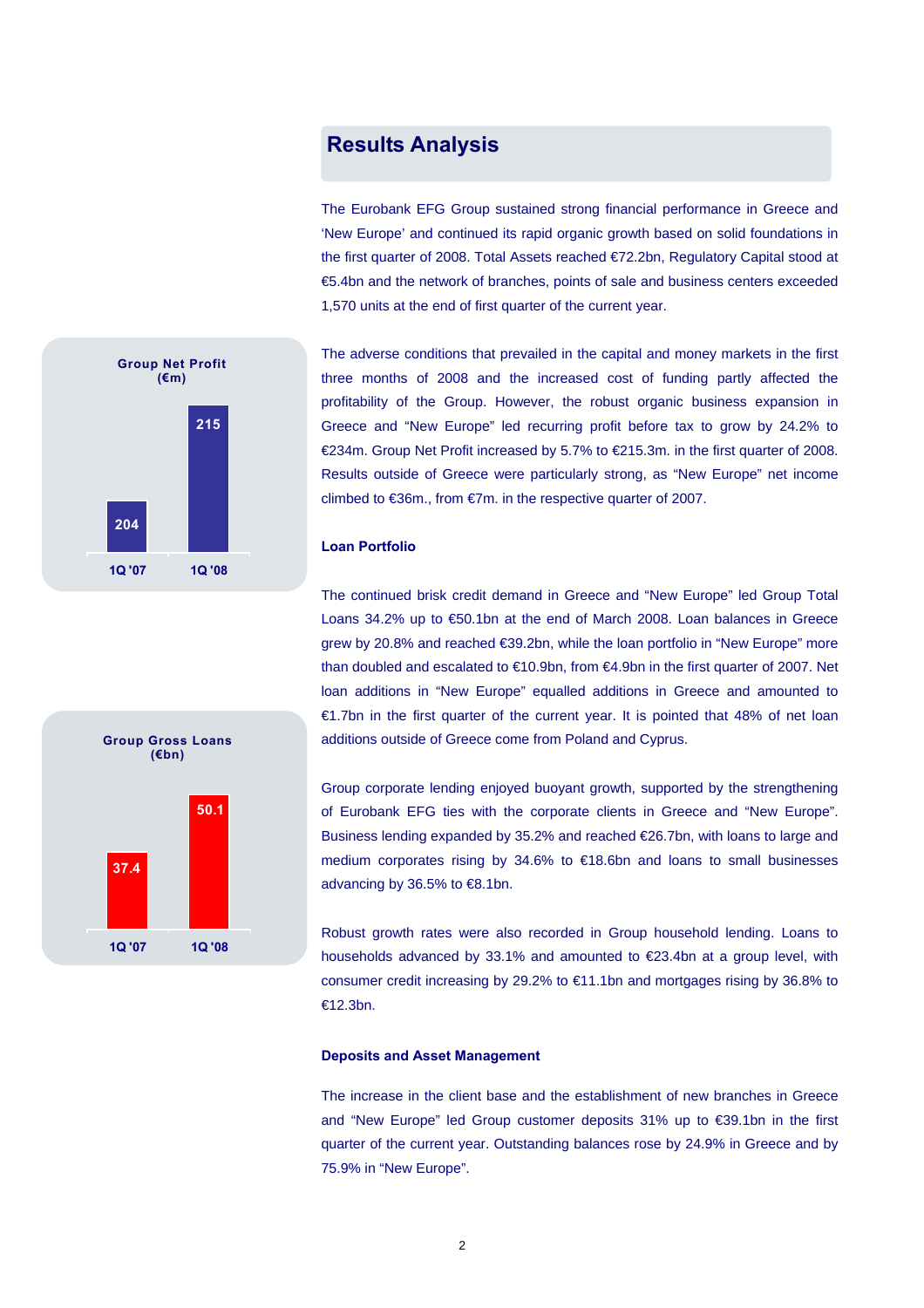

It is pointed that the difference between new loans and new deposits at a Group level was only €250m. in the last six months; a fact which verifies Eurobank EFG ability to rely on own sources in order to fund its business expansion. The loans to deposits ratio over the same period fell to 125.5%, from 130.1%. In addition, it is worth noting that the Eurobank EFG Group has established contingent liquidity that exceeds €3.5bn.

Within a volatile and unfavourable environment for asset management, Private Banking funds under management (FUM) rose by 5% to €7.8bn, on the back of the Group's long-term expertise in this field. In addition, Life Insurance FUM posted a significant increase of 21.3% and stood at €1.2bn. Overall, Group Customer FUM expanded by 13.5% and amounted to €52.9bn, with "New Europe" FUM growing by 55.5% to €7.8bn, from €5bn last year.

#### **Net Interest Income**

The expansion of the corporate and retail loan portfolio in Greece and "New Europe" supported Net Interest Income, which grew by 27.3% to €566m. at the end of March 2008. Net interest income generated by the operations outside of Greece doubled and amounted to €155m. during the period January-March 2008, from €79m. in the respective period of 2007, contributing 27.3% to the Group net interest income. At the same time, the net interest margin (net interest income over avg. total assets) remained at 3.2%.

#### **Net Fee & Commission Income**

Net Fee and Commission Income advanced by 16.1% and reached €168m. at the end of March 2008. Fees from Banking Activities were up by 18.1% and stood at €149m., as a result of the brisk credit demand and robust business related to the capital markets. Despite the adverse conditions that prevailed in the global markets in the first three months of the current year, which affected negatively asset management fees, commissions from capital markets recorded a robust increase of 20.3% and amounted to €40m., driven by Treasury Sales, Equity Brokerage business in "New Europe" and Investment Banking activities.

The fast business expansion in "New Europe" led fees and commissions from the region to more than double to €63m., from €27m. a year ago. As a result, the contribution of "New Europe" fees to the total Group fees expanded to 37.3% in the first three months of 2008, from 21.5% the same period last year.

#### **Trading & Other Income**

Trading Gains from Bonds, Equities and Foreign Exchange reached €35m., compared to €55m. in the first quarter of 2007, affected by the adverse conditions prevailing in the global markets. Overall, trading gains together with dividend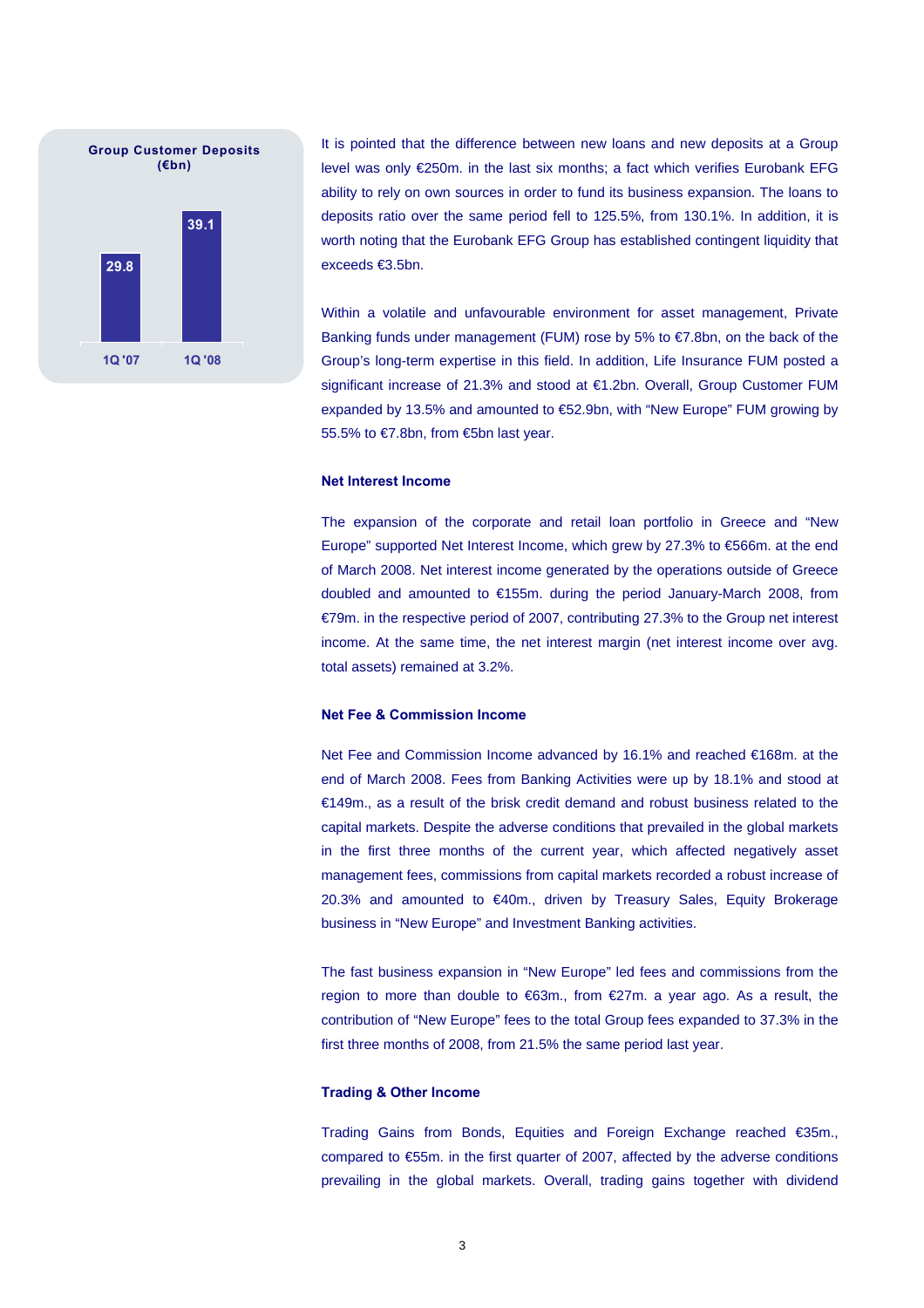income and other operating income came at €52m., from €61m. in the first three months of 2007.

#### **Total Revenues**

Positive performance across all business lines led Group Total Revenues to increase by 20.9% and reach €786m. in the first quarter of 2008. "New Europe" revenues doubled and climbed to €227m. in the first quarter of the current year, from €111m. the same period of 2007, due to the fast business expansion in this region. As a consequence, the contribution of "New Europe" revenues to Group total revenues rose notably to 28.9%, from 17.1% last year.

#### **Operating Expenses & Efficiency**

**85% 66% 1Q '07 1Q '08 Cost to Income Ratio in "New Europe"** 

Cost expansion decelerated to 8.6% in Greece and 24.4% for the Group. On a likefor-like basis<sup>1</sup>, Group costs increased by 16.9%. Cost growth was affected by the continued expansion of the branch network in "New Europe". It is pointed that 50 new branches and points of sale were established outside of Greece in the first three months of 2008. The Cost-to-Income ratio for the Greek operations remained at low levels compared to the global standards (40.2%); whereas the ratio for the operations in "New Europe" improved substantially to 66.2%, from 85.4% in the first quarter of 2007. The efficiency ratio for the Group was 47.7% at the end of the first quarter of 2008.

#### **Return on Assets and Shareholders' Equity**

The strengthening of Group profitability by 5.7% resulted in Returns on average Assets and Average Equity of 1.3% and 20.0% respectively in the first three months of 2008.



#### **Capital Adequacy & Risk Management**

Eurobank EFG is strongly capitalised. At the end of the first quarter of 2008, the Total BIS Ratio under Basle II stood at 11.3% and exceeds the 8% limit set by the Bank of Greece. Further, the Core Tier I Ratio remained at high levels and reached 8.4%.

The quality of the loan portfolio remained at high levels, due to the efficient management of credit risk, as the total NPL ratio fell to 2.45%, from 2.65% the first quarter of 2007.

Provisions accounted for 1.07% of avg. net loans in the first quarter of 2008 and covered 86% of non-performing loans, a ratio which is among the highest in the Greek market. Coverage of non-collateralized loans stood at 126%.

 1 Excluding Eurobank Tekfen and expenses in Ukraine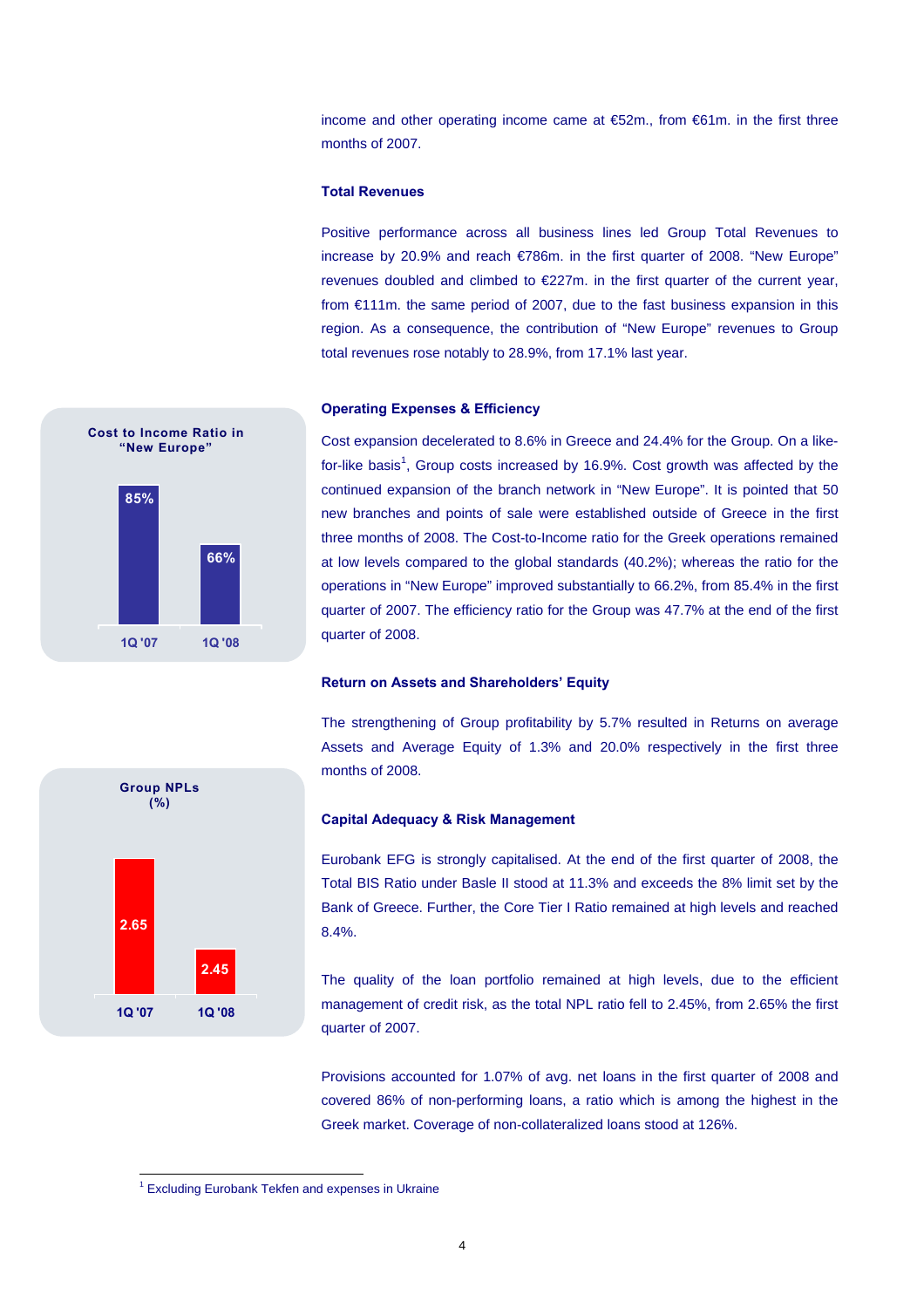#### **"New Europe" Network (31 Mar.08)**

| Romania         | 267   |
|-----------------|-------|
| <b>Bulgaria</b> | 232   |
| Serbia          | 114   |
| Poland          | 268   |
| Turkey          | 37    |
| Ukraine         | 95    |
| Cyprus          |       |
| Total           | 1.012 |

#### **"New Europe" Developments**

Notable progress was made in "New Europe" business in the first quarter of 2008. In just 3 months, 50 new branches, business centres and points of sale were established; thus the total network exceeded 1,010 units at the end of March 2008. Business expansion remained robust, as the loan portfolio doubled to €10.9bn and customer deposits advanced by 76% to €6.3bn.

Revenues and profits recorded an impressive growth in the first three months of the current year. Total operating income doubled to €227m., from €111m. a year ago, whereas net profit stood 5 times higher to €36m., from €7m.

It is worth noting that Poland had a positive contribution of €1.8m. to Group profitability for the first time Polbank EFG commenced its operations less than two years ago.



**"New Europe" Net Income (€m)** 



In the first quarter of 2008, the Eurobank EFG Group received approval from the Central Bank of Cyprus to establish and operate a subsidiary banking company in Cyprus. The new company will form the vehicle for the implementation of the Group's business plan in the country. Accordingly, the business, operations and assets of the existing Eurobank EFG branch in Nicosia have been transferred to the new subsidiary of the Group. Cyprus is expected to turn profitable within 2008.

Furthermore, the Group secured the license form Russia's Central Bank to establish and operate of a representative office in Moscow.

## **Prospects**

In view of the current turbulence in financial markets, 2008 Group profitability targets are more challenging than in previous years. On the contrary, the prospects for achieving "New Europe" profitability targets are very promising. The medium term targets (Group profit in excess of €1,550m. in 2010) remain intact.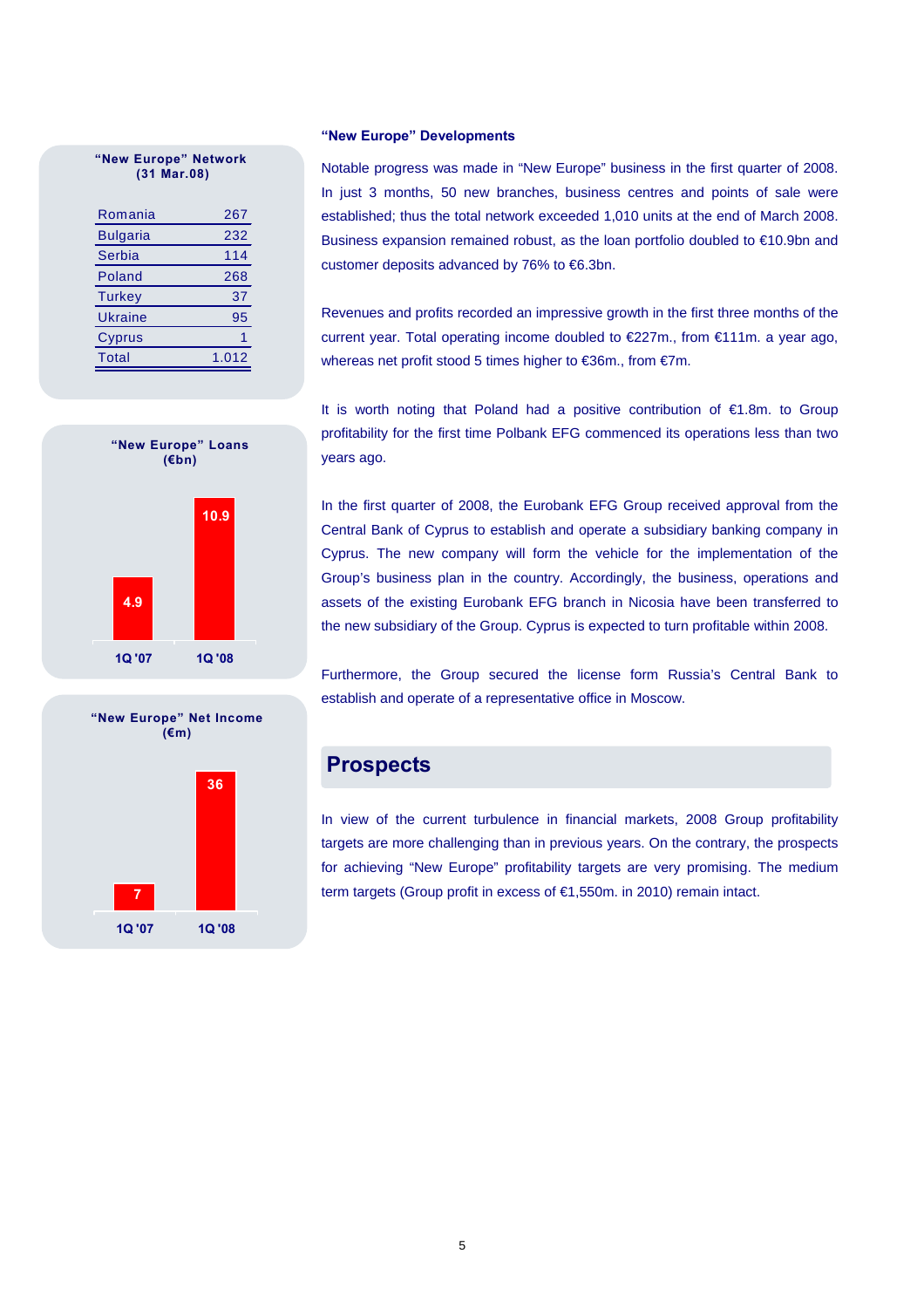## **First Quarter 2008 Financial Data**

| <b>Key Group Data</b>              | <b>1Q 2008</b> | 1Q 2007           | $\Delta\%$ | "New Europe" |
|------------------------------------|----------------|-------------------|------------|--------------|
| Net Interest Income                | €566m.         | €445m.            | 27.3%      | €155m.       |
| Net Banking Fees & Commissions     | €149m.         | €126m.            | 18.1%      | €62m.        |
| Net non-Banking Fees & Commissions | €19m.          | €19m.             | 3.1%       | €1m.         |
| <b>Total Operating Revenues</b>    | €786m.         | €650m.            | 20.9%      | €227m.       |
| <b>Total Operating Expenses</b>    | €375m.         | $\epsilon$ 301 m. | 24.4%      | €150m.       |
| <b>Impairment losses</b>           | €127m.         | €91m.             | 39.0%      | €34m.        |
| Profit before tax after minorities | €270m.         | €256m.            | 5.3%       | €40m.        |
| Recurring Profit before tax*       | €234m.         | €188m.            | 24.2%      | €28m.        |
| Profit after tax & minorities      | €215m.         | €204m.            | 5.7%       | €36m.        |

| <b>Group Gross Loans</b>    | <b>1Q 2008</b> | <b>1Q 2007</b> | $\Delta\%$ |
|-----------------------------|----------------|----------------|------------|
| <b>Consumer Credit</b>      | €11,142m.      | €8,624m.       | 29.2%      |
| <b>Mortgages</b>            | €12,293m.      | €8,987m.       | 36.8%      |
| <b>Loans to Households</b>  | €23,435m.      | €17,611m.      | 33.1%      |
| <b>Small Business Loans</b> | €8,102m.       | €5,934m.       | 36.5%      |
| <b>SME<sub>s</sub></b>      | €10,181m.      | €7,698m.       | 32.3%      |
| <b>Large Corporates</b>     | €8,413m.       | €6,118m.       | 37.5%      |
| <b>Business Loans</b>       | €26,696m.      | €19,750m.      | 35.2%      |
| <b>Total Gross Loans</b>    | €50,132m.      | €37,362m.      | 34.2%      |

| <b>Group Financial Ratios</b> | <b>1Q 2008</b> | 1Q 2007 |
|-------------------------------|----------------|---------|
| Net Interest Margin           | 3.2%           | 3.2%    |
| Cost to Income Ratio          | 47.7%          | 46.4%   |
| <b>NPL<sub>s</sub></b>        | 2.45%          | 2.65%   |
| <b>NPLs Coverage Ratio</b>    | 86.0%          | 91.7%   |
| Provisions to net loans       | 1.07%          | 1.04%   |
| Core Tier I Ratio **          | 8.4%           | 7.1%    |
| <b>Risk Asset Ratio **</b>    | 11.3%          | 9.3%    |
| <b>ROA</b> after tax          | 1.3%           | 1.5%    |
| ROE after tax & minorities    | 20.0%          | 27.4%   |
| <b>EPS</b> annualized         | €1.59          | €1.66   |

\* Excluding trading income, gains less losses from other securities, income from associates and the money market mismatch \*\* Under Basle II